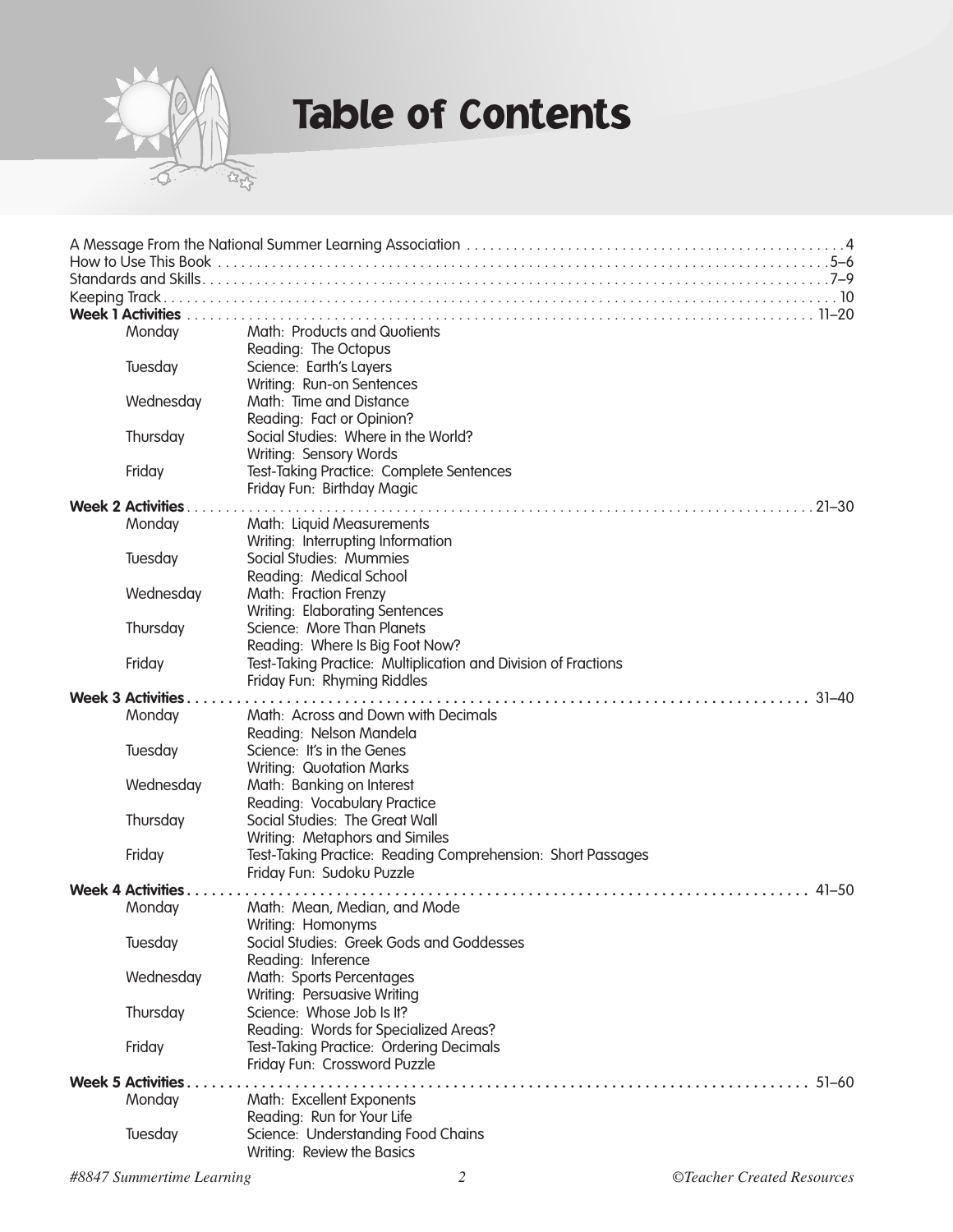# Table of Contents *(cont.)*



|                                         | <b>Week 5 Activities</b> (cont.) |                                                                  |  |  |
|-----------------------------------------|----------------------------------|------------------------------------------------------------------|--|--|
|                                         | Wednesday                        | Math: Finding the Square Root                                    |  |  |
|                                         |                                  | Reading: Fantasy and Science Fiction                             |  |  |
|                                         | Thursday                         | Social Studies: The Preamble                                     |  |  |
|                                         |                                  | Writing: Figurative Language: Hyperbole                          |  |  |
|                                         | Friday                           | Test-Taking Practice: Spelling                                   |  |  |
|                                         |                                  | Friday Fun: Mind-Twisting Riddle                                 |  |  |
|                                         | <b>Week 6 Activities.</b>        |                                                                  |  |  |
|                                         | Monday                           | Math: Positive and Negative Integers                             |  |  |
|                                         |                                  | Writing: Connotation and Denotation                              |  |  |
|                                         | Tuesday                          | Social Studies: Checks and Balances                              |  |  |
|                                         | Wednesday                        | Reading: Symbol of Freedom<br>Math: Algebraic Equations          |  |  |
|                                         |                                  | Writing: Setting the Mood                                        |  |  |
|                                         | Thursday                         | Science: Types of Energy                                         |  |  |
|                                         |                                  | Reading: What's the Meaning?                                     |  |  |
|                                         | Friday                           | Test-Taking Practice: Evaluating Expressions                     |  |  |
|                                         |                                  | Friday Fun: Telephone Tag                                        |  |  |
|                                         | <b>Week 7 Activities.</b>        | $71 - 80$                                                        |  |  |
|                                         | Monday                           | Math: Reading Graphs                                             |  |  |
|                                         |                                  | Reading: On the Rocks                                            |  |  |
|                                         | Tuesday                          | Science: Isaac Newton: Genius at Work                            |  |  |
|                                         |                                  | Writing: Semicolons                                              |  |  |
|                                         | Wednesday                        | Math: Computing Circumference                                    |  |  |
|                                         |                                  | Reading: One Angry Bird                                          |  |  |
|                                         | Thursday                         | Social Studies: Constitutional Amendments                        |  |  |
|                                         | Friday                           | Writing: I Would Like to Visit<br>Test-Taking Practice: Synonyms |  |  |
|                                         |                                  | Friday Fun: Say It Again!                                        |  |  |
| <b>Week 8 Activities.</b><br>$.81 - 90$ |                                  |                                                                  |  |  |
|                                         | Monday                           | Math: Mystery Angles                                             |  |  |
|                                         |                                  | Writing: Make the Right Choice                                   |  |  |
|                                         | Tuesday                          | Social Studies: The Electoral College                            |  |  |
|                                         |                                  | Reading: World News                                              |  |  |
|                                         | Wednesday                        | Math: Identifying Angles                                         |  |  |
|                                         |                                  | Writing: How to                                                  |  |  |
|                                         | Thursday                         | Science: The Pull of Gravity                                     |  |  |
|                                         |                                  | Reading: Bill Gates                                              |  |  |
|                                         | Friday                           | Test-Taking Practice: Number Sense                               |  |  |
|                                         |                                  | Friday Fun: Who Lives Where?                                     |  |  |
|                                         |                                  |                                                                  |  |  |
|                                         |                                  |                                                                  |  |  |
|                                         |                                  |                                                                  |  |  |
|                                         |                                  |                                                                  |  |  |
|                                         |                                  |                                                                  |  |  |
|                                         |                                  |                                                                  |  |  |
|                                         |                                  |                                                                  |  |  |
|                                         |                                  |                                                                  |  |  |
|                                         |                                  |                                                                  |  |  |
|                                         |                                  |                                                                  |  |  |
|                                         |                                  |                                                                  |  |  |
|                                         |                                  |                                                                  |  |  |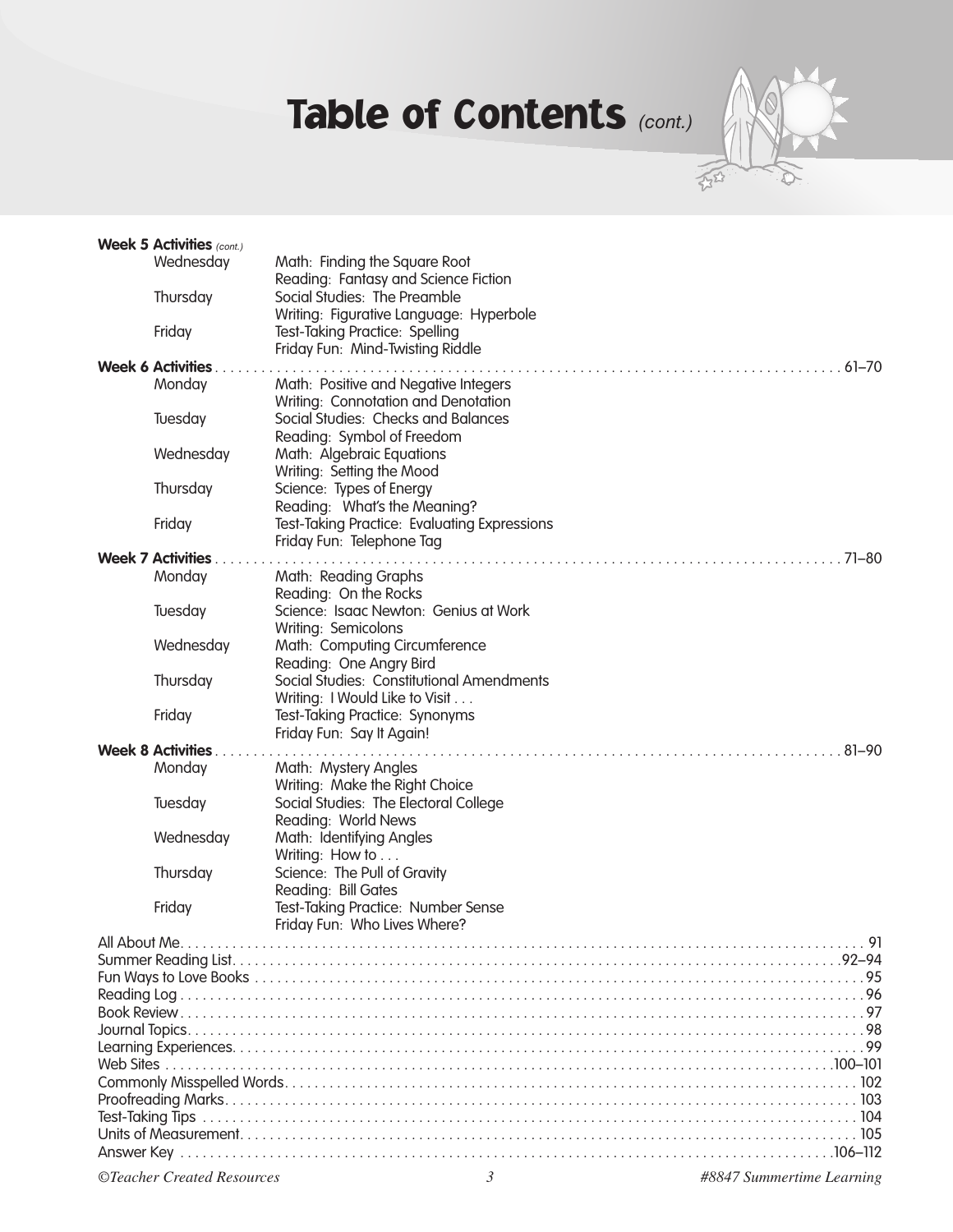## Liquid Measurements

#### Week 2: Monday Math

**Directions:** Use the chart below to help you convert the listed measurements and answer the questions.

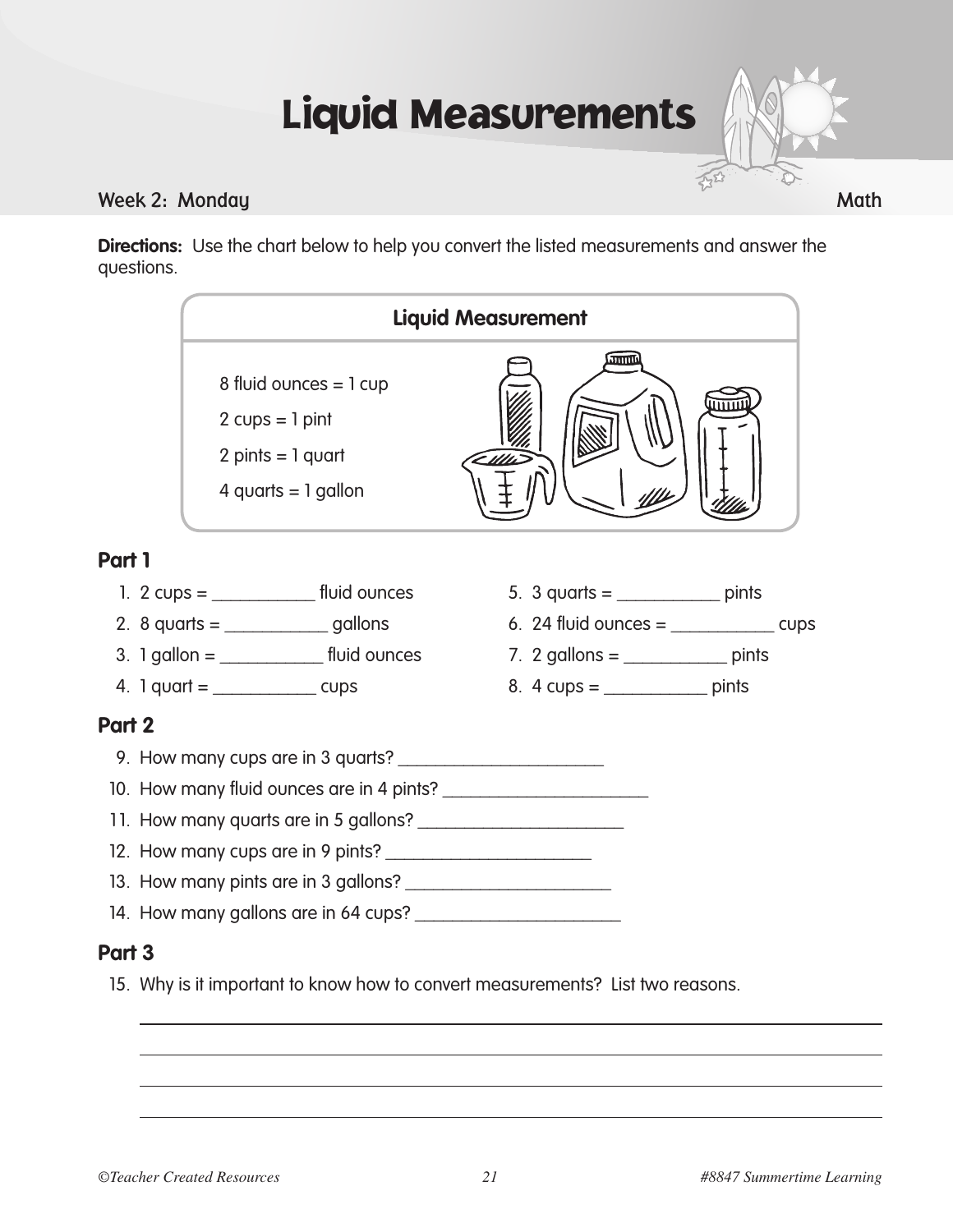### Across and Down with Decimals



2.

1.

**Directions:** Solve the problems below, and write the answers in the number puzzle. Be sure to include the decimal points in the puzzle. See #1 Across. It has been done for you.

#### **Across**